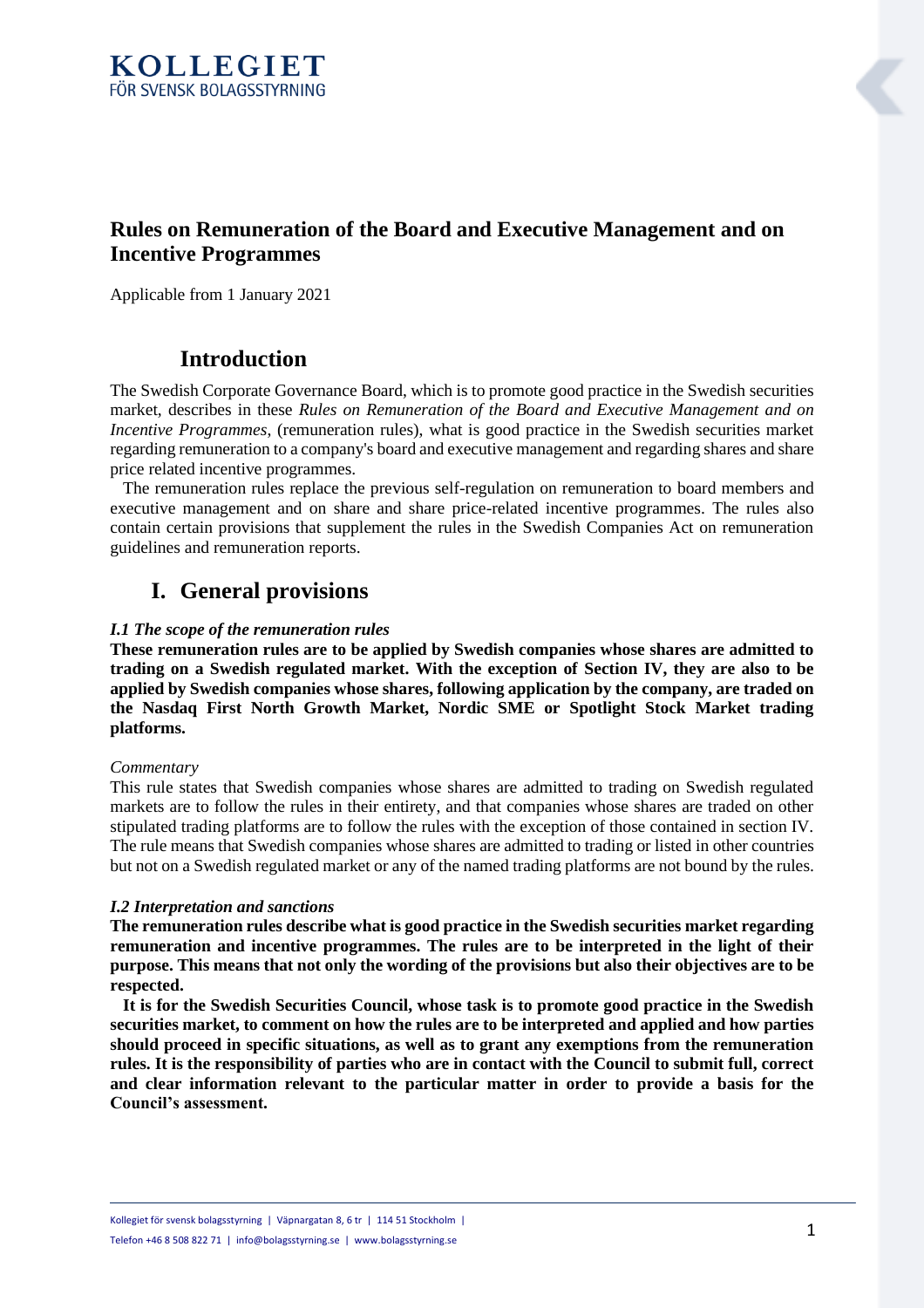#### *Commentary*

The rules do not address all eventualities connected to the structure, decision making and implementation with regard to incentive programmes and other remuneration arrangements that occur in the Swedish stock market. It is therefore of great importance that there is a body that can provide authoritative information on how the rules are to be interpreted and applied. That role belongs to the Swedish Securities Council.

 The rules are to be interpreted and applied in a manner consistent with their purpose. Any uncertainty about the meaning of a provision in an individual case should be removed by submitting an inquiry to the Swedish Securities Council.

 Incentive programmes and other remuneration arrangements often differ between companies. It is not possible to take such differences into account in a general regulatory framework, and it is therefore necessary to combine the rules with a dispensation body which can grant exemptions from all or individual rules. The Swedish Securities Council also has that task.

 As the remuneration rules describe good practice, the disciplinary body of the marketplace where an issuer's shares are admitted to trading may decide on sanctions in accordance with the marketplace regulations if any breach of the remuneration rules is deemed to have been committed following the Swedish Securities Council's examination of which procedures are compatible and not compatible with the remuneration rules.

## **I.3 Definitions**

**In these rules, the concepts listed below are defined as follows.**

- **a. Executive management – the chief executive officer, deputy chief executive officer and other employees that the company regards as executives.**
- **b. Remuneration report – the report that the general meeting is required to approve in accordance with Chapter 7, Section 62 of the Swedish Companies Act. The content of the report is stipulated in Chapter 8, Sections 53a and 53b of the Act.**
- **c. Remuneration guidelines – the guidelines that are to be approved by the general meeting in accordance with Chapter 7, Section 61 of the Swedish Companies Act. The content of the guidelines is stipulated in Chapter 8, Sections 51-53 of the Act.**
- **d. Incentive programme – remuneration that is based on shares, convertibles or warrants issued by a listed company or other instruments related to the price development of the listed company's shares.**
- **e. Listed company – a company that is to apply the remuneration rules in accordance with Rule I.1**

#### *Commentary*

This provision defines certain terms used in the remuneration rules. Point a) defines the term "executive management" as the chief executive officer (CEO), deputy CEO and other executives whom the company considers to be members of the executive management. Examples of positions that should normally be considered part of the executive management include the chief finance officer (CFO), finance director and HR director. Other executives who report directly to the CEO are also normally included in the executive management. In companies where the group of managers who report directly to the CEO is larger, it is the company's responsibility to define suitable criteria for those who are to be considered part of the executive management.

 Points b) and c) define the terms "remuneration report" and "remuneration guidelines" with reference to the rules on remuneration reports and remuneration guidelines contained in the Swedish Companies Act. See also section IV.

 Incentive programmes and other remuneration arrangements can be designed in different ways and not all such arrangements can be said to be linked to good practice in the stock market. However, when the arrangement is based on shares, convertibles or warrants or call options issued by a listed company, there is a clear link to good practice in the stock market. The same applies to arrangements that are so similar in their practical effects that matters relating to them are generally regarded as stock market issues. One example is synthetic options, which do not entitle the holder to the receipt of shares but to a cash amount related to the development of the share price but whose payment is usually secured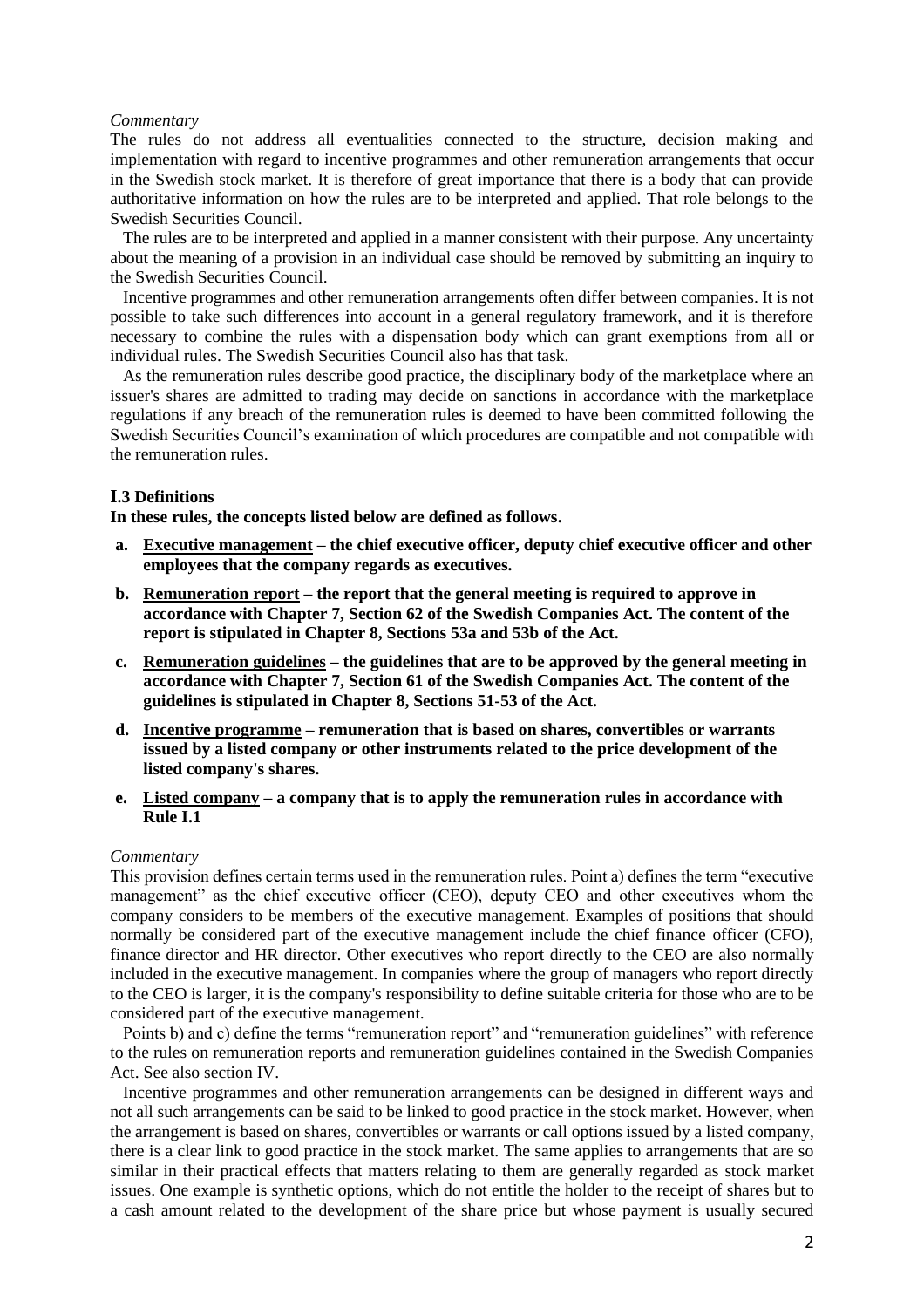through some form of share-related arrangement. Point d) therefore defines the term "incentive programme" as remuneration based on shares, convertibles or warrants issued by a listed company, regardless of whether these are issued or transferred, or other instruments related to the price development of the listed company's shares. However, cash compensation that is conditional on all or part of the cash compensation being used to acquire shares in the listed company on market terms is not covered, as the size of the cash compensation does not depend on the share price development, regardless of whether the cash compensation can be returned if the employee does not retain the shares for a pre-determined period.

 In point e), the term listed companies is defined as companies that are to apply the remuneration rules. See also Rule I.1.

## **II. Incentive programmes**

#### *II.1 Scope of the rules*

**The provisions in this section shall be applied when a listed company prepares, decides on or implements an incentive programme aimed at board members, members of the executive management or other employees of the listed company or companies in the same group of companies as the listed company.**

#### *Commentary*

When an incentive programme means that shares, warrants or convertibles are issued or transferred to board members, company executives or other employees of the listed company or companies in the same group as the listed company, the listed company must in parallel with these remuneration rules comply with the provisions of the Swedish Companies Act and any rulings by the Swedish Securities Council.

#### *II.2 Decisions on incentive programmes*

**The general meeting is to approve all incentive programmes directly or indirectly aimed at the company's board members, members of the company's executive management or other employees, or to any individual who is about to take up a position as a board member or company executive, or who have left such a position but previously influenced the design of the incentive programme.**

 **Notwithstanding the content of the first paragraph of this Rule, incentive programmes aimed at employees who are not members of the company board or executive management, which do not involve any dilution of existing shareholders' shares in the company and which are not otherwise of significant importance to the company do not need to be approved by the general meeting.**

 **The general meeting's decisions on incentive programmes are to include all significant terms and conditions for the programme.**

#### *Commentary*

The first paragraph stipulates that the general meeting is to approve all incentive programmes directly or indirectly aimed at board members, members of the executive management or other employees, as well as individuals who are about to take up a position as a board member or company executive or who have previously held such a position and exercised influence on the design of the incentive programme. Examples of indirect incentive programmes are when a company issues or transfers shares, convertibles or warrants to a third party who then transfers the instruments to an employee or to a specially created company in which employees are invited to become shareholders. The majority requirement that applies to the general meeting's decisions on incentive programmes is determined by the provisions of the Swedish Companies Act and any related rulings by the Swedish Securities Council. It should also be noted here that even if it is the general meeting that makes the final decision regarding the incentive programme in accordance with the first paragraph of this Rule, it is the board of the company that is responsible for the preparation of the incentive programme as well as the documentation that provides the basis for the decision by the general meeting. See also Rule II.4.

 Even if a listed company has included provisions on incentive programmes in its remuneration guidelines, e.g. programmes that are based on synthetic options or other share price related cash-settled programmes, and the remuneration guidelines have been approved by the general meeting, a separate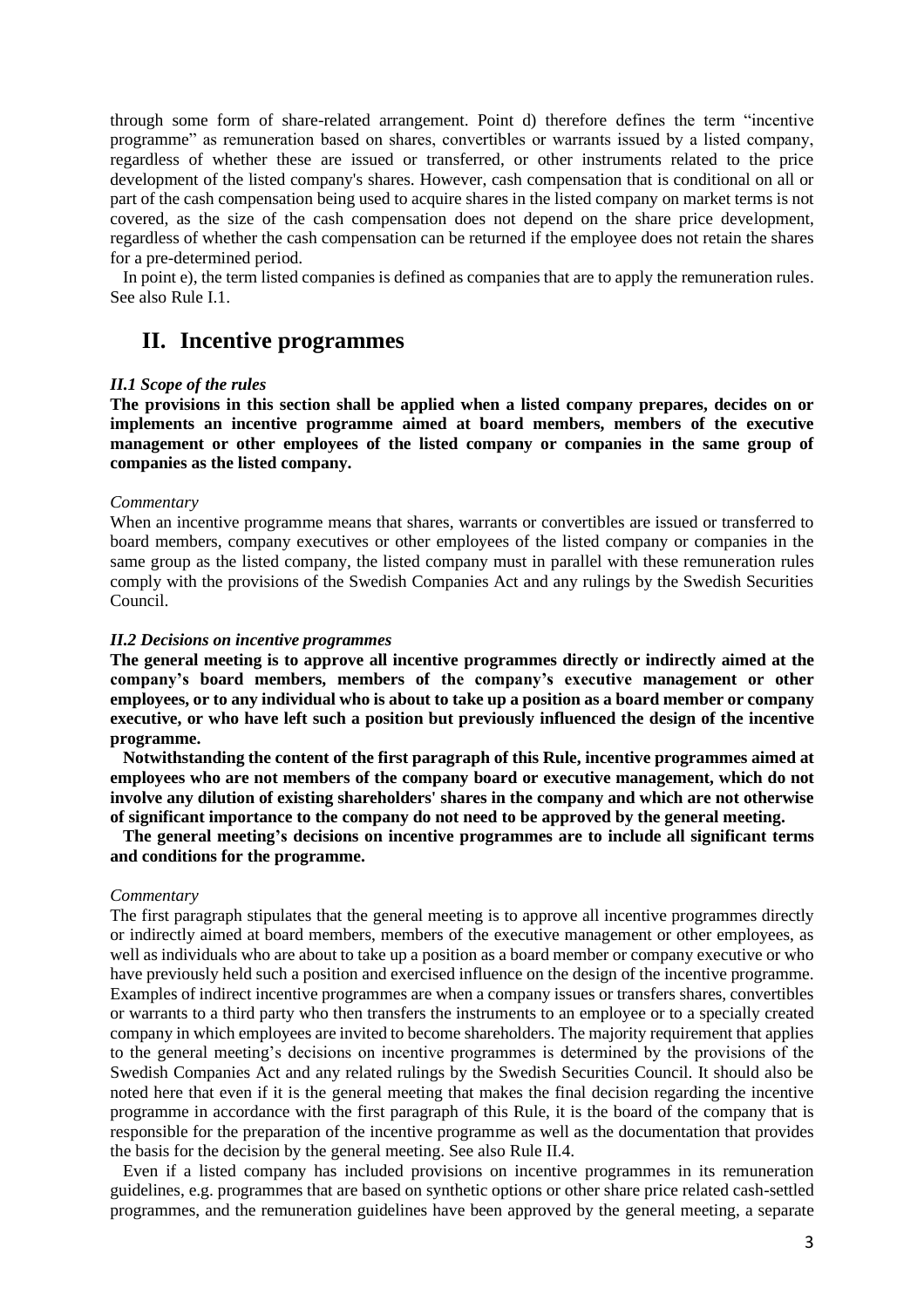decision on the incentive programme is to be made in accordance with this rule, unless the guidelines include all significant conditions for the incentive programme in accordance with the third paragraph of the rule.

 The second paragraph of the provision refers to incentive programmes that do not lead to any dilution of existing shareholders' shares in the company and only entail a cost for the company. (Another matter is that hedging measures for such incentive programmes may require general meeting decisions in accordance with, for example, Chapter 16 of the Companies Act). Examples of such incentive programmes are programmes that are based on synthetic options, employee stock options and similar, as well as arrangements based on the company making an equity swap with a bank to ensure share delivery. Incentive programmes aimed at employees who are not board members or members of the company's executive management do not need to be approved by the general meeting unless they are of significant importance to the company. An example of an incentive programme of significant importance to the company is where the costs of the programme may significantly impact the company's results. It is for to the company board, within the framework of its stewardship of the company's affairs, to assess whether the circumstances call for the programme to be approved by the general meeting. It is also up to the Board, in the light of the Swedish Companies Act's provisions on decision making, to decide whether a decision on an incentive programme which, taking into account the exception in this paragraph, is not to be made by the general meeting is to be made by the board or whether it can be made by the CEO or the executive management.

 The final paragraph of this rule states that the general meeting's decision on an incentive programme is to cover all significant terms and conditions of the programme. This requirement should normally be met if the general meeting's decision is made on the basis of the documentation to be provided to the shareholders in accordance with Rule III.1. The rule also means that the board of the company may be instructed to implement the general meeting's decision, for example by the meeting stipulating in its decision that transfers within an incentive programme, for one or more years, are to occur on market terms or on the basis of one or more performance criteria whose degree of fulfilment is to determine allocation to those covered by the programme, and otherwise in accordance with the guidelines that apply to the entire incentive programme. The rule also does not prevent the general meeting from giving the Board the right, if there are significant changes in the company or in the market, to decide that the allocation is to be reduced in a certain year or that no allocation is to be made to all or certain categories of employee included in the incentive programme. However, the board may not be given the right to decide in practice the key conditions in the programme or to make decisions on incentive programmes based on authorisation by a general meeting.

 Prior to a decision on an incentive programme, in accordance with both the Swedish Companies Act and what is prescribed in section III, the shareholders must have received sufficiently detailed background information on which to be able to base their decision.

#### *II.3 Conflicts of interest*

**No person who has exercised significant influence on the final design of an incentive programme may participate in the incentive programme.**

 **Board members who are also shareholders in the listed company may not vote on shareholder resolutions on incentive programmes that include themselves.**

#### *Commentary*

This rule expresses the central principle in the remuneration rules that any person included in an incentive programme is not to have any significant influence over the final design of the programme. The reason for this rule is that decisions on an incentive programme are to be made independently in relation to those included in the programme. However, taking this objective into account and in order not to make it impossible in practice for boards and remuneration committees to create incentive programmes that are suitable for the individual company, it cannot be required on the basis of good practice that any form of participation in the design of an incentive programme excludes a member of executive management or any other employee from participating in the incentive programme. The purpose of the rule is that the board, or where applicable the remuneration committee, is to have the decisive influence on and responsibility for the design of an incentive programme.

 Incentive programmes that are exclusively intended for board members or someone who does not belong to the board but is intended to be elected to the board are a matter for the company's owners.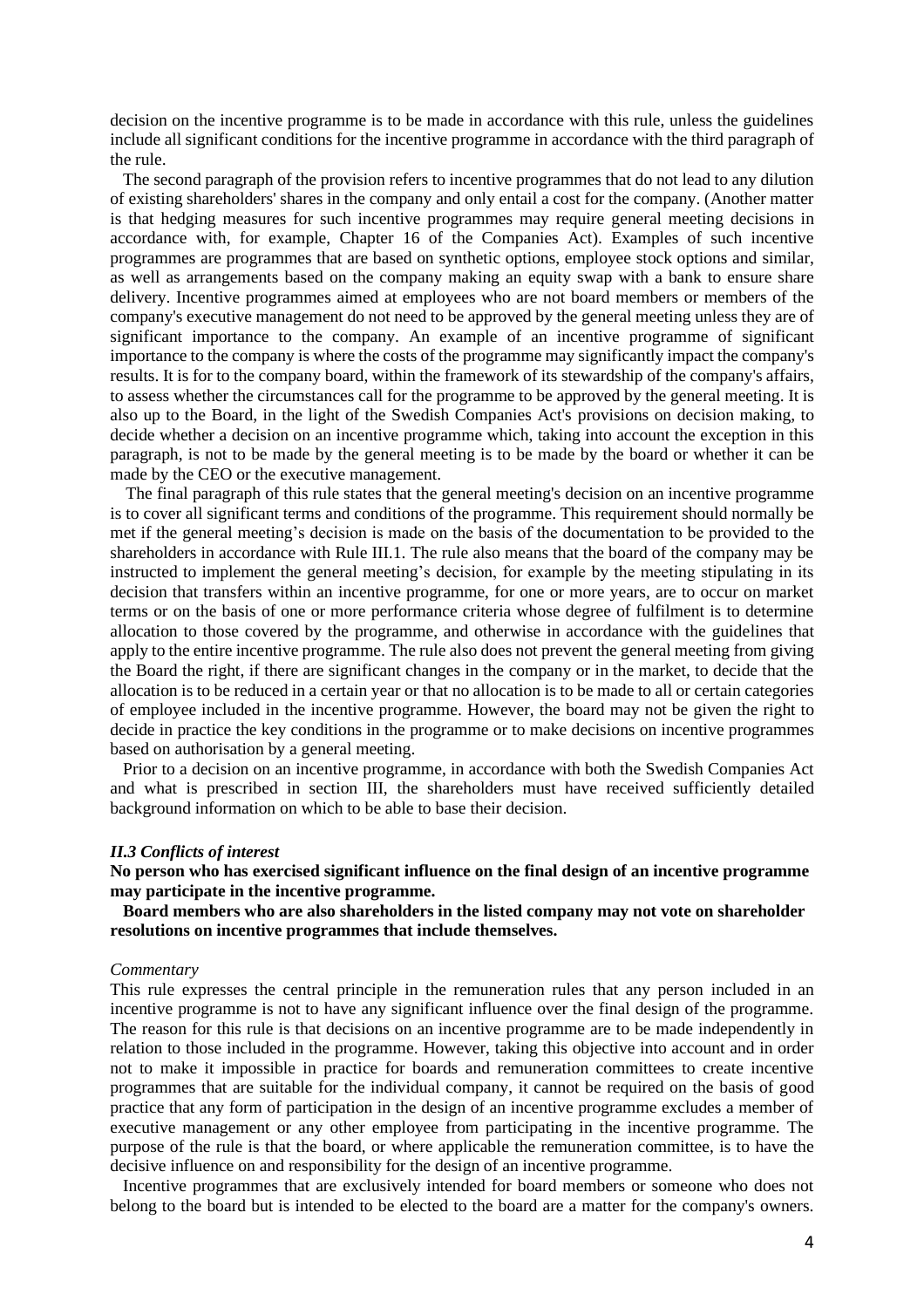When preparing such programmes, therefore, particular care is required to ensure that the board members do not themselves determine the final design of the incentive programme.

 The *second paragraph* stipulates that a board member who is included in an incentive programme and who also owns shares in the listed company may not vote on issues concerning the incentive programme at the general meeting.

## *II.4 The participation of members of the board in incentive programmes for the executive management or other employees*

**A board member who is not simultaneously employed by the listed company is not to participate in incentive programmes for the company's executive management or other employees unless there are particular reasons for the participation. This also applies to any person who is not a member of the board but who is intended to be elected to the board.**

 **If a listed company intends to allow those referred to in the first paragraph to participate in the same incentive programme as the executive management or other employees for particular stated reasons, the matter is to be submitted to the general meeting as a specific item for decision.**

#### *Commentary*

Incentive programmes intended for the company's executive management or other employees of the company or group of companies are such important issues for the company that the board must in practice participate in the preparation of the incentive programme and be accountable for it. When a proposed incentive programme is to be examined by the general meeting, the board is the guarantor that the information that provides the basis for the general meeting to make its decision is correct and has been produced in an acceptable manner, that valuations and subsidies are reported in a transparently and that the expected positive effects of the programme justify the costs associated with it. Therefore, the rule prescribes that members of the board are not to participate in incentive programmes aimed at the company's executive management. If the owners of a listed company believe that there is reason to introduce an incentive programme for board members, the company is to have a separate programme for the board which is to be designed with special care and in compliance with the preparation requirements set out in the commentary to Rule II.3. The purpose of the programme is to be to contribute to long-term value creation in the company and to create a shared interest between the company's board members and its shareholders.

 However, if there are particular reasons to do so, board members may be allowed to participate in incentive programmes for the executive management or other employees. One such reason, for example, is if the board member is active in the company in the same way as an employee would be. The exception also presupposes that the conflict of interest provision in Rule II.3 has been taken into account.

### *II.5 Incentive programmes for the executive management based on non-standard call options issued by third parties*

**If a member of the executive management of a listed company acquires non-standard call options in the listed company from an outside party, the board is to be informed of the acquisition.**

 **If the listed company is party to a member of its executive management acquiring non-standard call options from outside parties, the decision on participation is to be made by the listed company's board. If an acquisition of non-standard call options is made other than on market terms, it is to be approved by the board.**

#### *Commentary*

This rule regulates a situation where a member of the company's executive management acquires options from a party outside the listed company, for example a securities institution or a major shareholder in the listed company. The acquisition of non-standard call options for shares in a listed company on their own initiative and on market terms by the CEO or other executives of the company does not in itself raise questions of good practice in the stock market other than those relating to disclosure. If the options are acquired from an outside party and the acquisition takes place without the listed company participating in the acquisition, the first paragraph only requires that the board be informed of the matter.

 If the listed company contributes to the acquisition of the option, for example by taking the initiative, participating in the financing or administering the arrangement, the second paragraph stipulates that a decision on this participation is to be made by the board of the listed company. If the listed company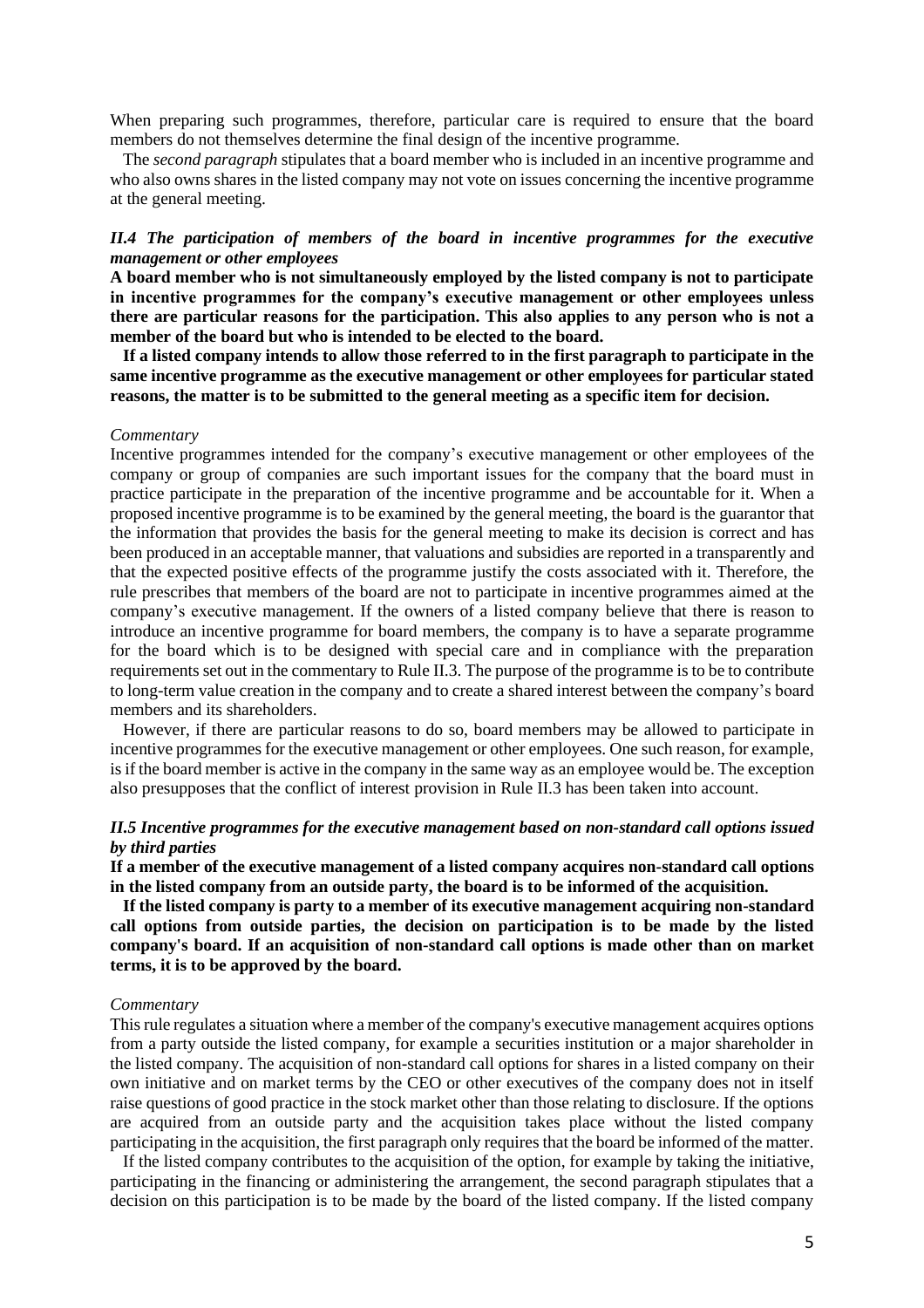does not participate in the acquisition but the options are instead subsidised by another party, conflicts of interest may arise. Correspondingly, therefore, an acquisition of options from outside parties conducted other than on market terms must also be submitted to the company's board for approval.

*II.6 Incentive programmes for the board based on non-standard call options issued by third parties* **If a member of the board of a listed company acquires non-standard call options in the listed company from an outside party, the board is to be informed of the acquisition.**

 **If the listed company assists in a member of its board acquiring non-standard call options from outside parties, the decision on participation is to be made by the general meeting. If an acquisition of non-standard call options is made other than on market terms, it is to be approved by the general meeting.**

 **In the event that a decision is to be made by the general meeting in accordance with this rule, the owner who issued the call options may not participate in the general meeting's decision regarding the incentive programme.** 

## **III. Information in connection with incentive programmes**

## *III.1 General provisions on information to general meetings prior to decisions on incentive programmes*

**Prior to a general meeting decision on an incentive programme, the shareholders are to be provided with correct, relevant and clear information on which to base their decision. The information is to enable shareholders to make a complete and correct assessment of the significance of the incentive programme for the company and of whether the incentive programme has been prepared and designed in accordance with the remuneration rules.**

 **To the extent that it is relevant, the information to the general meeting is to include:**

- **1. the reasons for the proposal and how the proposal has been prepared;**
- **2. the number of instruments, the size of the allocation, including the procedure to be followed in the case of over- or undersubscription and how and to which categories of employees the allocation is to be made;**
- **3. any predetermined and measurable performance criteria aimed at promoting the company's long-term value creation that apply to allocation in the programme and, if such criteria are not specified, a reason why such criteria have not been set;**
- **4. the market value of the instruments, the price at which the instruments can be acquired and, where applicable, how the market value was calculated and who performed the valuation;**
- **5. interest and maturity for convertible debentures and whether or not the loan is subordinated;**
- **6. the conversion rate and redemption amount;**
- **7. the possible extent of any dilution;**
- **8. the majority requirement to be applied when the decision is made at the general meeting;**
- **9. the vesting period, specifying in particular and justifying why a vesting period or period from the commencement of the agreement until a share may be acquired is less than three years;**
- **10. the cost of the programme for the company based on different assumptions about the share's future price development, including any social security contributions, where it is to be stated and explained in particular if and why the maximum possible outcome for cash compensation to the executive management has not been determined;**
- **11. any measures have been taken to limit the company's risk and how large the expected costs for such measures.**

**The proposal is to state the assumptions on which different calculations have been based.**

 **In order for the shareholders to be able to place the proposed incentive programme in a larger context, a general description of the company's other incentive programmes is also to be provided.**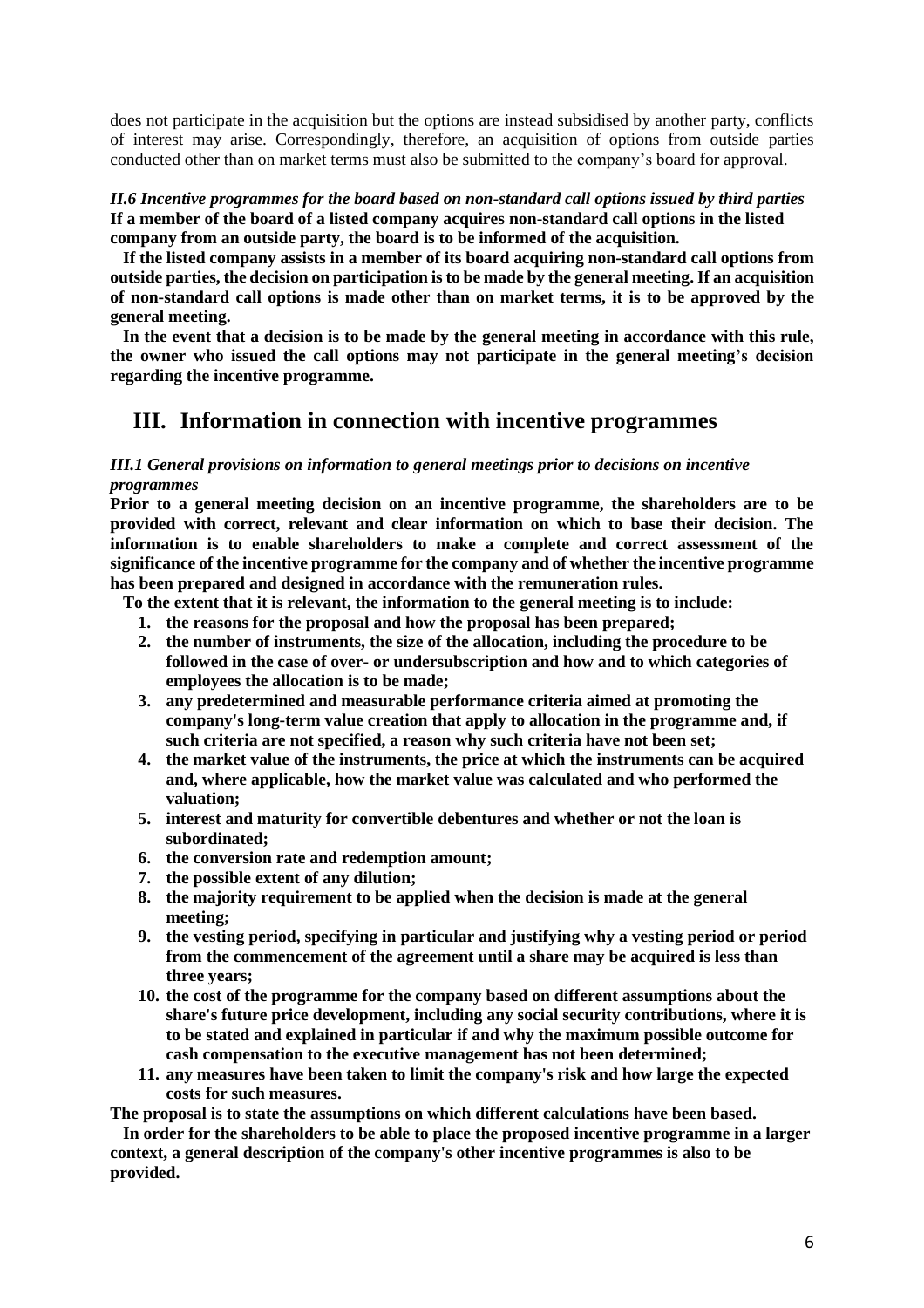#### *Commentary*

This rule regulates what information must be provided to the shareholders before a general meeting decision on an incentive programme. The rule also has bearing on the design of the remuneration report. See also the commentary on Rule IV.2.

 The second paragraph lists a number of information points which, as a general rule, are to be included in the information on which the shareholders are to base their decision.

 The provision in item 3 of the second paragraph means that the proposal to the general meeting is to state what criteria are to be used to measure the extent to which performance conditions in the programme have been met. However, for stock market or competition reasons, it may be considered acceptable to refrain from disclosing the detailed underlying criteria if a more general description of the criteria is provided instead. Similarly, it may be considered acceptable to refrain from disclosing the degree of goal fulfilment required in order to receive a certain allocation. However, in the case of company executives, and to a reasonable extent also for other categories of employee entitled to allocation, shareholders are to be informed about the criteria that have been used and what degree of goal fulfilment was required for a certain allocation no later than on the expiry date of the programme. See also the commentary on Rule IV.2.

 Item 4 in the second paragraph stipulates that, prior to a general meeting decision on an incentive programme, the shareholders are to be provided with information to guide their assessment of the market value of the instruments and be informed of the price at which the instruments may be acquired. If there is no established market value for the instruments in question, a theoretical market value is to be calculated according to a generally accepted valuation model, e.g. Black & Scholes. Since calculations of market values are always highly dependent on the assumptions made, shareholders are to be informed of all the variables included in the model.

 The implication of item 9 in the second paragraph is that, as a general rule, the vesting period for an incentive programme or, where applicable, the period from the conclusion of the agreement until a share may be acquired, is not to be less than three years. In the event that such a period is less than three years, this is be stated explicitly in the information for the general meeting. In such cases, the information is also to contain an explanation of why the listed company has decided to propose a shorter period than three years.

 Point 10 in the second paragraph stipulates that, if possible, the maximum possible outcome for cash remuneration to the executive management is to be determined. Limits for the maximum possible outcome do not need to be set for a cash amount and can be defined in other ways. In the event that the maximum possible outcome in accordance with this provision has not been determined, this is to be stated explicitly in the information to the general meeting and the information is also to contain an explanation of why the listed company has decided not to determine such a maximum outcome.

 In the case of incentive programmes that do not involve any dilution of existing shareholders' shares in the company, several of the points in the second paragraph of this rule are not applicable. With regard to such programmes, however, the information to the general meeting is always to fulfil the requirements set out in items 10 and 11 in the second paragraph of this rule.

 Depending on the design of the proposed programme, information other than that specified in this rule may also need to be provided prior to the decision at the general meeting. The list provided in this rule is thus not exhaustive.

### *III.2 Incentive programmes decided on by the board of the company*

**In cases where the board of a listed company decides on or approves the introduction of an incentive programme in accordance with the second paragraph of Rule II.5, the listed company is to disclose its decision as soon as possible after the board's after it has been made.**

#### *III.3 Incentive programmes aimed exclusively at the board of the company*

**In the case of incentive programmes that are exclusively intended for members of the board of the company, the information to the general meeting is to include, as well as the information required by Rule III.1, a statement describing how the programme was prepared in accordance with Rule II.3. This also applies to incentive programmes for individuals who are not currently members of the board but who are intended to be elected to the board.**